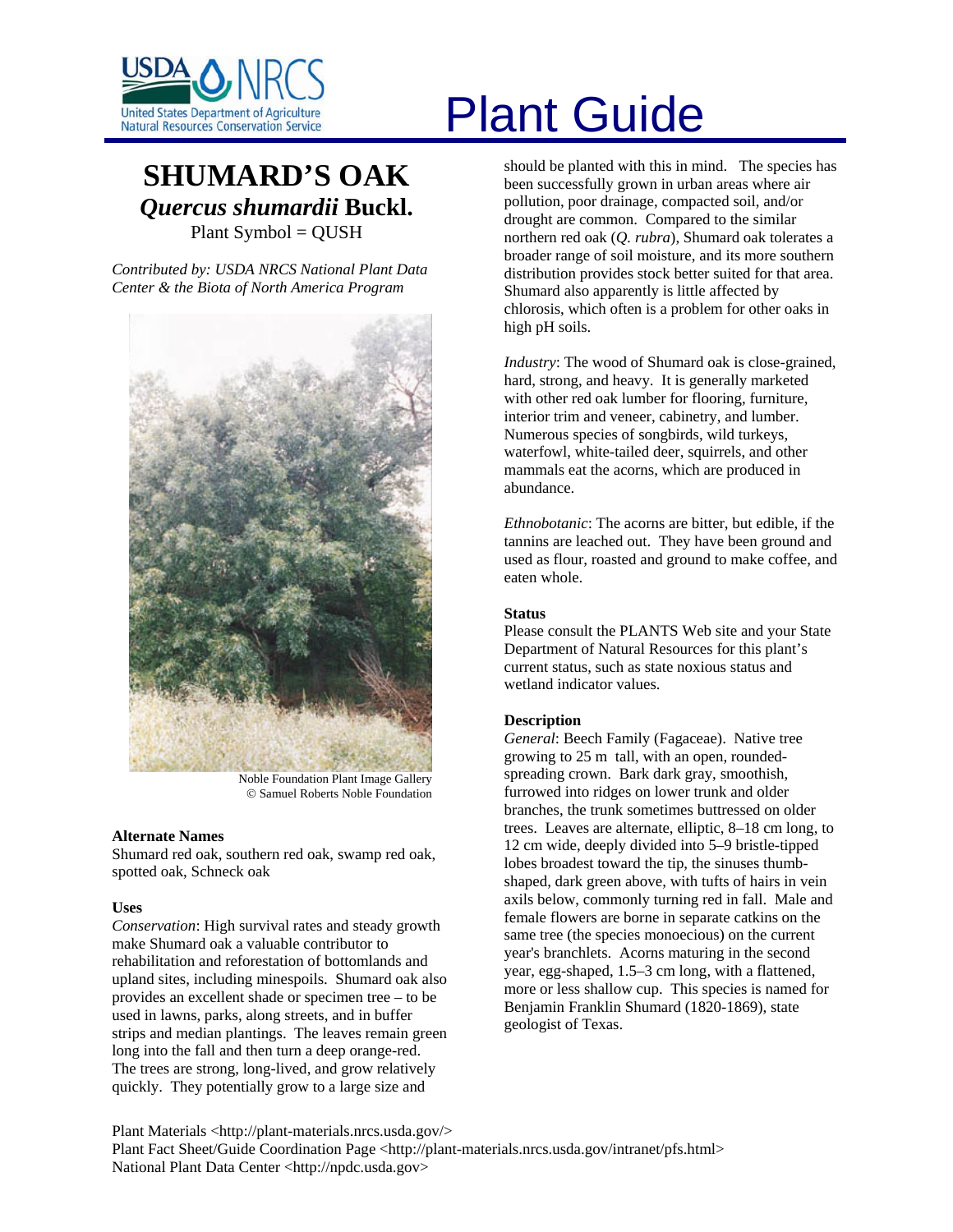Shumard oak belongs to the red oak group (subgenus *Erythrobalanus*) and hybridizes with species of that group:

*Q. hypoleucoides*, *Q. imbricaria*, *Q. marilandica*, *Q. nigra*, *Q. nuttallii*, *Q. palustris*, *Q. phellos*, *Q. rubra*, and *Q. velutina*.

#### *Variation within the species:*

Trees known as *Q. shumardii* var. *texana* (*Q. texana, Q. rubra* var. *texana*, *Q. nuttallii*; Texas red oak, Nuttall's oak) are now recognized as *Q. buckleyi* Dorr & Nixon (Dorr & Nixon 1985). *Quercus shumardii* var. *schneckii* (Britt.) Sarg. is now generally regarded as within limits of typical variation for the species. *Quercus shumardii* var. *stenocarpa* Laughlin (Laughlin 1969), with very narrow acorns and shallow acorn cups, has been described from Missouri and Illinois.

# **Distribution**

Shumard oak occurs on the Atlantic and Gulf coastal plains from North Carolina to northern Florida and west to central Texas. Northward, it is common in Missouri, western Tennessee and Kentucky, southern Illinois, Indiana, and western Ohio. Occurrences further north are more local and sporadic. For current distribution, please consult the Plant Profile page for this species on the PLANTS Web site.

#### **Adaptation**

Shumard oak occurs on moist, well-drained loamy soils of stream and river terraces and adjacent ridges and bluffs as well as mesic slopes and poorly drained upland sites, at elevations of 0–500 meters. It is intolerant or only weakly tolerant of flooding and does not usually occur on the lowest river bottoms. Shumard oak is intolerant of shade but rare in early successional stands, probably colonizing gaps in mature forests. It usually occurs as scattered trees with more prominent southern oak species of the oakhickory forest region.

Flowering occurs from March-April (June) and fruiting from September-October.

# **Establishment**

Shumard oak begins to produce fruit at about 25 years, with optimum production at about 50 years and good crops every 2–3 years. Germination occurs at high frequencies; full light is required for good seedling establishment and growth. Shumard oaks are known to have reached at least 480 years of age.

#### **Management**

Shumard oak can be successfully direct seeded or planted as seedlings, but it is difficult to propagate by

cuttings. Seed dormancy is broken by stratification for 60-90 days at 1-5° C. Seed can be stored moist and cool overwinter but is best sown outdoors as soon as ripe. Best growth is from seed sown in situ. Young trees from deep pots are relatively easily transplanted, but those left in a nursery bed for more than two growing seasons without being moved will have problems because of the deep taproot.

Reforestation of agricultural lands to bottomland hardwoods has been successful with Shumard oak direct-seeded to otherwise unprepared sites. Soil fertilization does not improve success in early establishment.

Shumard oak is probably moderately resistant to immediate fire damage, because it persists in some communities that are maintained by periodic fire. Young trees, however, are relatively thin-barked and basal wounding by fire usually results in at least topkill of such trees, either by girdling the tree or by creating avenues for infection by wood-rotting fungi. Top-killed Shumard oak produces root sprouts.

Initial pruning to develop a central leader will provide better shaped street trees. Pruning in the dormant season or in summer is best, but pruning should be avoided in late spring and early summer in areas where oak wilt is present.

# *Oak wilt*

Shumard oak is highly susceptible to oak wilt infection, a fungal disease that invades the waterconducting vessels and plugs them. As water movement is slowed, the leaves wilt and rapidly drop off the tree. The disease begins with a crinkling and paling of the leaves, followed by wilting and browning from the margins inward. Necrosis may be strongest along the veins or between them. The symptoms move down branches toward the center of the tree and the tree may die within 1–3 months, although some diseased trees may survive up to a year. The disease may be spread by insects (primarily beetles) or pruning tools, but most of the tree loss in oak wilt centers results from transmission through root spread between adjoining trees. A trench (dug and then immediately filled) between neighboring trees severs the roots and prevents fungus spread. Dead and infected trees must be destroyed – once a tree has become infected, there is little chance to save it. The wood may be used for firewood provided it is debarked or covered and sealed during the spring and summer (Johnson and Appel 2000; Roberts 2000; Wisconsin Dept. of Natural Resources 2000; City of Austin 2000).